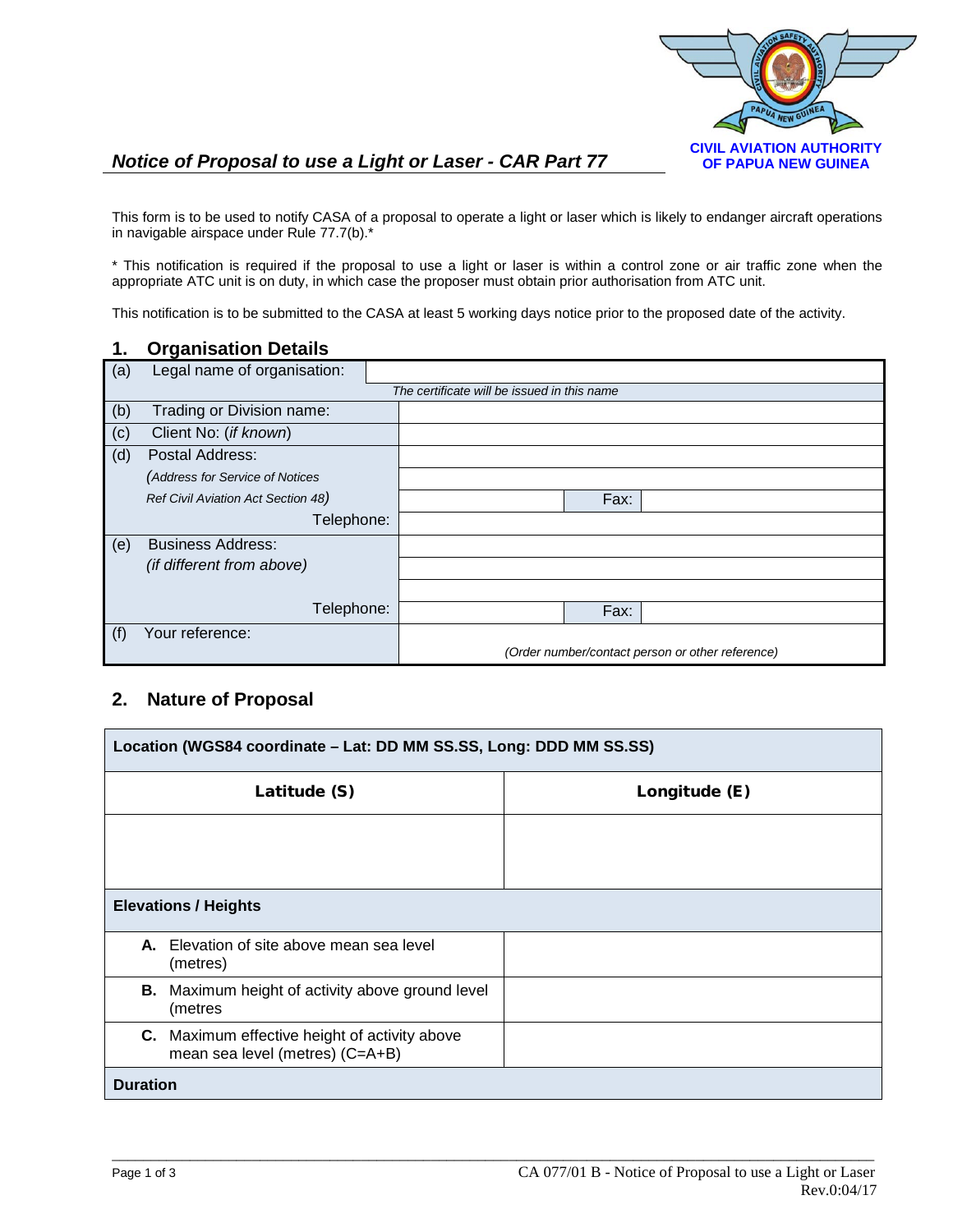| Start date/time (PNGST, PNGDT or UTC) |  |
|---------------------------------------|--|
| Completion date/time                  |  |

# **3. Details of the Proposal**

Complete description of proposal. Examples of details required are:

- (a) type of light or laser;<br>(b) colour of light or lase
- (b) colour of light or laser;<br>(c) site or event details;
- (c) site or event details;<br>(d) maximum strength/ex
- maximum strength/exposure.

| General area of event and nearest<br>aerodrome of activity: |  |  |  |
|-------------------------------------------------------------|--|--|--|
|                                                             |  |  |  |
|                                                             |  |  |  |
|                                                             |  |  |  |
|                                                             |  |  |  |
|                                                             |  |  |  |
|                                                             |  |  |  |
|                                                             |  |  |  |
|                                                             |  |  |  |
|                                                             |  |  |  |
|                                                             |  |  |  |
|                                                             |  |  |  |
|                                                             |  |  |  |
|                                                             |  |  |  |
|                                                             |  |  |  |
|                                                             |  |  |  |
|                                                             |  |  |  |
|                                                             |  |  |  |
|                                                             |  |  |  |
|                                                             |  |  |  |
|                                                             |  |  |  |
|                                                             |  |  |  |
|                                                             |  |  |  |
|                                                             |  |  |  |
|                                                             |  |  |  |
|                                                             |  |  |  |
|                                                             |  |  |  |
|                                                             |  |  |  |
|                                                             |  |  |  |
|                                                             |  |  |  |
|                                                             |  |  |  |
|                                                             |  |  |  |
|                                                             |  |  |  |
|                                                             |  |  |  |
|                                                             |  |  |  |
|                                                             |  |  |  |
|                                                             |  |  |  |
|                                                             |  |  |  |
|                                                             |  |  |  |
|                                                             |  |  |  |
|                                                             |  |  |  |
|                                                             |  |  |  |
|                                                             |  |  |  |
|                                                             |  |  |  |
|                                                             |  |  |  |
|                                                             |  |  |  |
|                                                             |  |  |  |
|                                                             |  |  |  |
|                                                             |  |  |  |
|                                                             |  |  |  |
|                                                             |  |  |  |
|                                                             |  |  |  |
|                                                             |  |  |  |
|                                                             |  |  |  |
|                                                             |  |  |  |
|                                                             |  |  |  |

\_\_\_\_\_\_\_\_\_\_\_\_\_\_\_\_\_\_\_\_\_\_\_\_\_\_\_\_\_\_\_\_\_\_\_\_\_\_\_\_\_\_\_\_\_\_\_\_\_\_\_\_\_\_\_\_\_\_\_\_\_\_\_\_\_\_\_\_\_\_\_\_\_\_\_\_\_\_\_\_\_\_\_\_\_\_\_\_\_\_\_\_\_\_\_\_\_\_